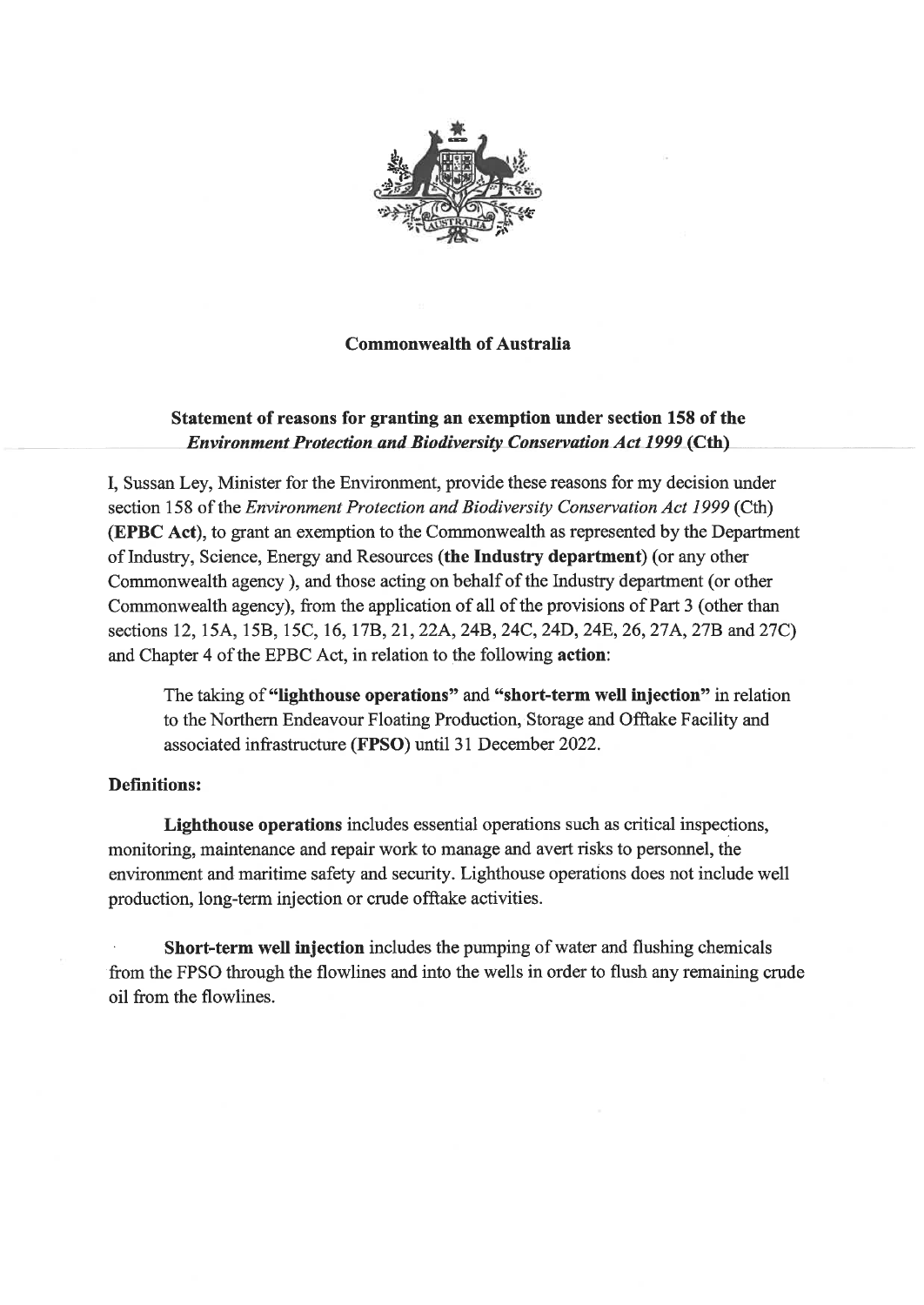#### **SECTION 158 OF THE EPBC ACT PROVIDES:**

- 158 EXEMPTIONS FROM PART 3 AND THIS CHAPTER
	- (1) A person proposing to take a controlled action, or the designated proponent of an action, may apply in writing to the Minister for an exemption from a specified provision of Part 3 or of this Chapter.
	- (2) The Minister must decide within 20 business days of receiving the application whether or not to grant the exemption.
	- (3) The Minister may, by written notice, exempt a specified person from the application of a specified provision of Part 3 or of this Chapter in relation to a specified action.
	- (4) The Minister may do so only if he or she is satisfied that it is in the national interest that the provision not apply in relation to the person or the action.
	- (5) In determining the national interest, the Minister may consider Australia's defence or security or a national emergency. This does not limit the matters the Minister may consider.
	- (6) A provision specified in the notice does not apply in relation to the specified person or action on or after the day specified in the notice. The Minister must not specify a day earlier than the day the notice is made.
	- (7) Within 10 business days after making the notice, the Minister must:
		- (a) publish a copy of the notice and his or her reasons for granting the exemption in accordance with the regulations; and
		- (b) give a copy of the notice to the person specified in the notice.

#### **Background**

1. On 26 August 2021, the Department of Industry, Science, Energy and Resources (the Industry department), wrote to the Department of Agriculture, Water and the Environment (the department) to seek an exemption under section 158 of the Environment Protection and Biodiversity Conservation Act 1999 (EPBC Act) for the Commonwealth as represented by the Industry department (or any other Commonwealth agency), and those acting on behalf of the Industry department (or other Commonwealth agency), to undertake "lighthouse operations" and "short-term well injection" on the Northern Endeavour Floating Production, Storage and Offtake Facility and associated infrastructure (FPSO) moored in the Timor Sea, until 31 December 2022 (Application Letter).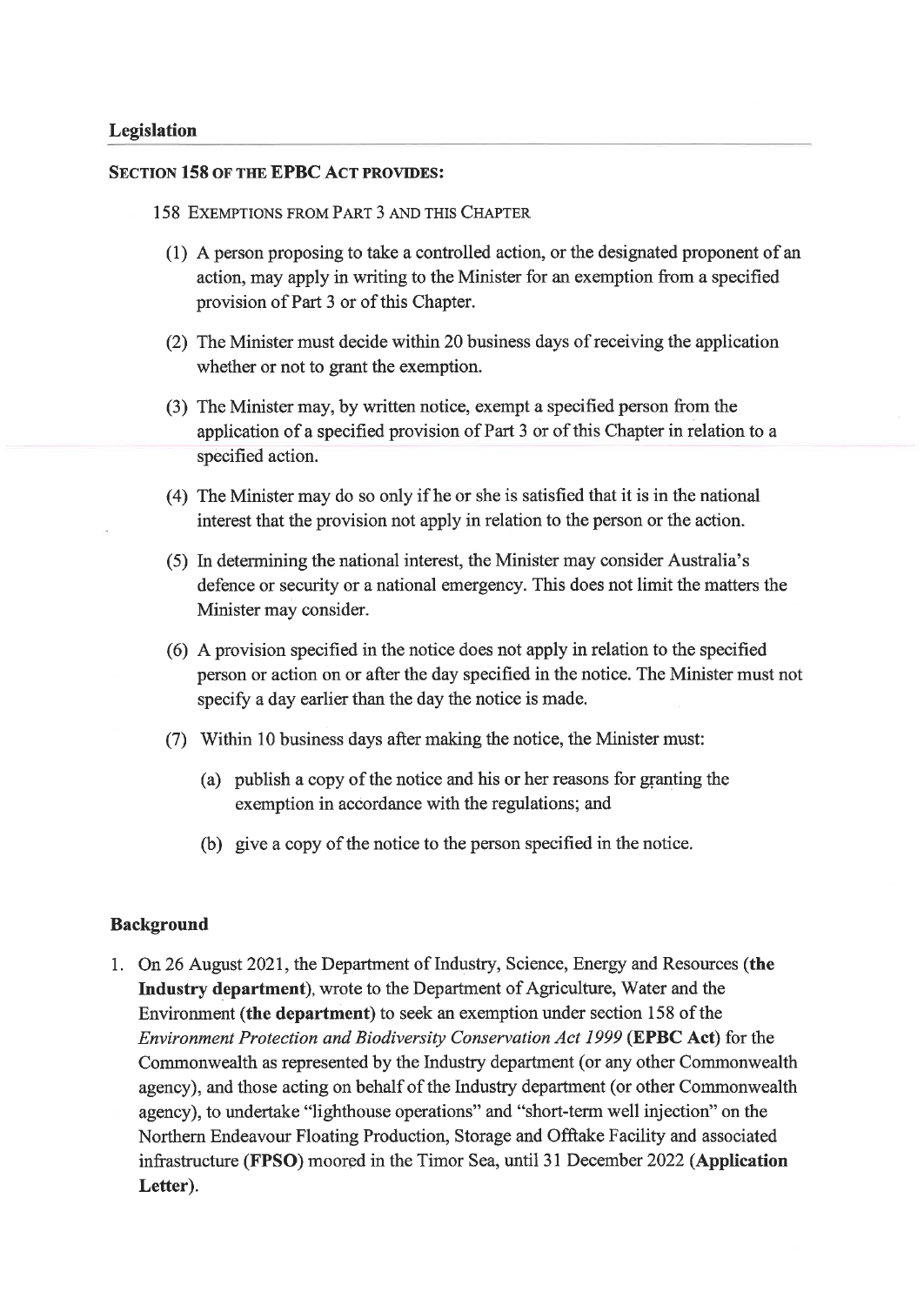- 2. On 17 September 2021, the department provided me a brief on the Industry department's application for exemption.
- 3. On this date*,* I decided to grant the exemption and made this statement providing reasons for my decision.

### **Evidence**

- 4. The evidence or other material on which my findings were based was a brief from my department dated 17 September 2021, with the following attachments **(the departmental brief):**
	- a. Application Letter (Section 158 National Interest Exemption Application Letter from the Industry department) dated 26 August 2021
	- b. Draft Decision Notice
	- c. Draft Statement of Reasons
	- d. Draft Letter to the Industry department providing the Decision Notice
	- e. Current Exemption decision notice dated 31 July 2020
	- £ Talking points
	- g. EPBC Act section 158 extract
	- h. Previous Section 158 National Interest Exemption Application Letter dated 3 July 2020 for Current Exemption **(Application for the Current Exemption)**
	- **1.** Further information to the Previous Section 158 National Interest Exemption Application Letter for Current Exemption provided by the Industry department on 29 June 2020

#### **Findings**

5. Before making my decision to grant the exemption, I made the findings outlined below based on the evidence provided to me (noted above in this Statement).

## *Background to the application for exemption*

- 6. Having regard to the departmental brief, including the Application Letter and the supporting information, I noted the following background information to the application for exemption:
	- a. The FPSO is moored in Australian Territorial Waters in the Timor Sea, approximately 550km north-west of Darwin and approximately 160km from Timor-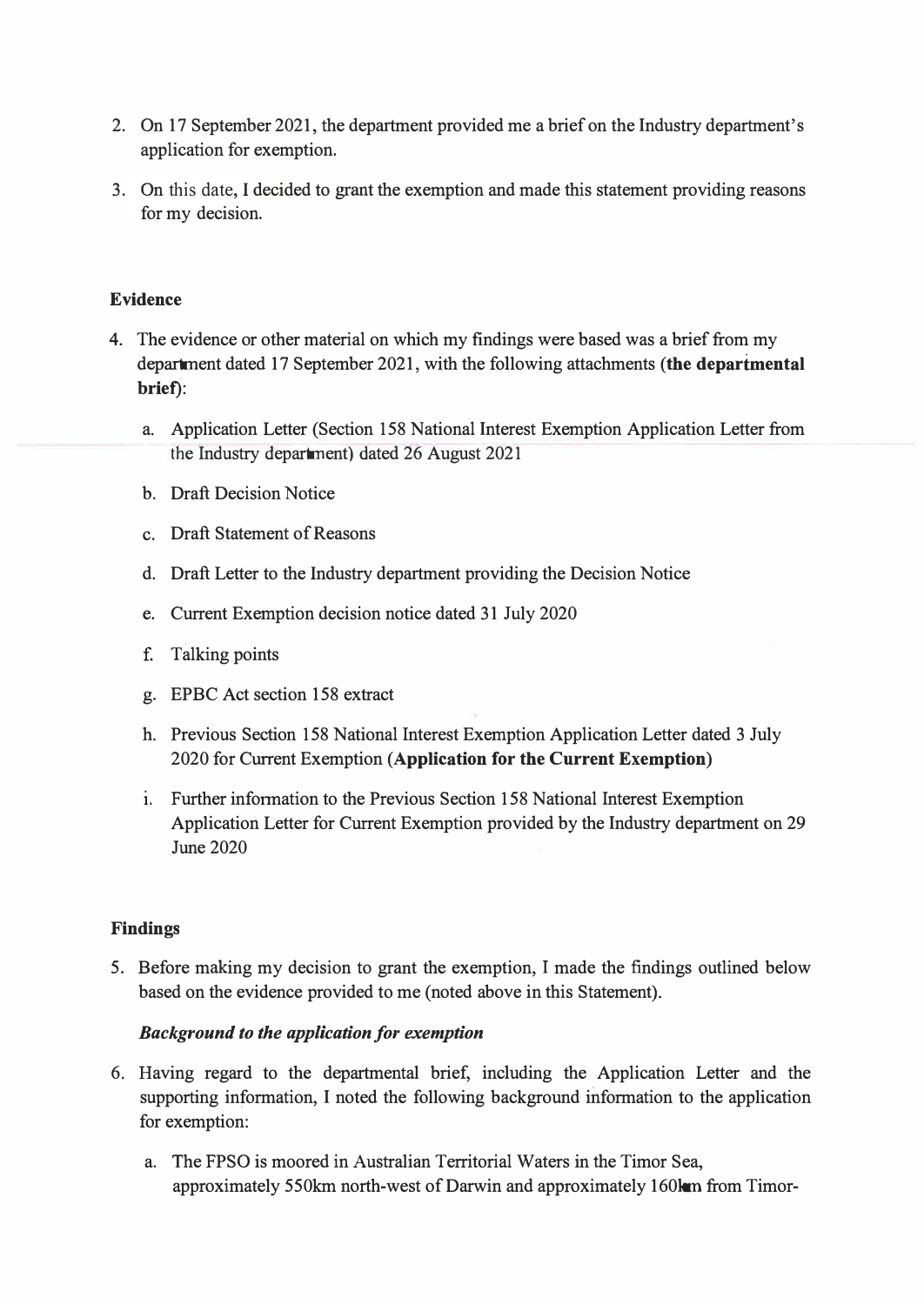Leste. The FPSO is a purpose-built vessel designed to extract, process, store and offload oil extracted from the Laminaria and Corallina oil fields.

- b. The FPSO has been owned and operated by a number of companies since 1999 and until recently was regulated under the Offshore Petroleum and Greenhouse Gas Storage Act 2006 (OPGGS Act), which is administered by the National Offshore Petroleum Safety and Environment Management Authority (NOPSEMA).
	- i. The environmental authorisation process of the OPGGS Act has been endorsed through the strategic assessment provisions of the EPBC Act. Therefore, when the FPSO was regulated by NOPSEMA under the OPGGS Act, no further approval was necessary under the EPBC Act.
	- ii. As the FPSO is no longer regulated by NOPSEMA under the OPGGS Act, it is subject to regulation under the EPBC Act.
- c. On 20 September 2019, the registered titleholder of the FPSO, Timor Sea Oil and Gas Australia, and its associated companies, including the commercial owner of the FPSO, the Northern Oil and Gas Australia Pty Ltd group of companies, entered voluntary administration. The companies were placed into liquidation on 7 February 2020.
- d. The liquidator disclaimed offshore assets including the FPSO, associated sub-sea and sub-surface infrastructure, and the offshore petroleum production licenses covering the FPSO.
- e. Following liquidation, it became necessary for the Industry department to assume responsibility for "lighthouse operations" of the facility to ensure the safety and security of the FPSO and the protection of the surrounding environment.
- f. To mitigate these risks, the Industry department engaged:
	- i. Upstream Production Solutions Pty Ltd (UPS) to undertake the "lighthouse operations" of the FPSO on behalf of the Industry department.
	- ii. NOPSEMA to provide advice and assurance that the "lighthouse" operations" by UPS on the FPSO were being undertaken in accordance with the previously-accepted Safety Case, Environment Plan (Doc 01-HSE-PL12, as revised on 5 January 2017) and *Well Operations* Management Plan (Doc 01-OPS-PL01, as revised on 7 September 2017), and in compliance with good oil field practice.
- g. On 3 July 2020, the Honourable Keith Pitt, Minister for Resources, Water and Northern Australia, wrote to me to seek an exemption under section 158 of the EPBC Act for "lighthouse operations" of the FPSO moored in the Timor Sea.
- h. On 31 July 2020, I granted an exemption to the Commonwealth as represented by the Industry department (or any other Commonwealth agency), and those acting on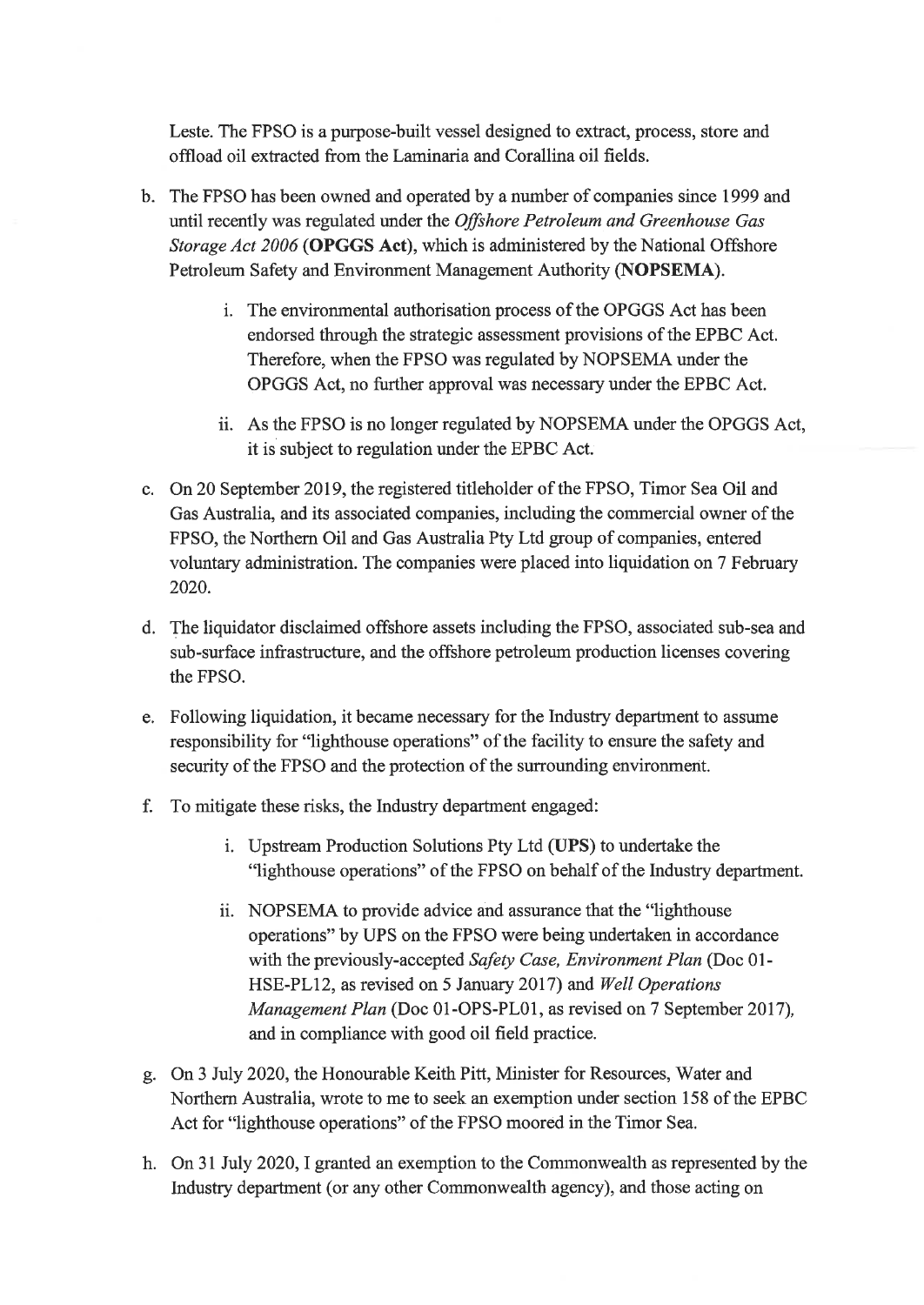behalf of the Industry department (or other Commonwealth agency), until 31 December 2021 (Current Exemption). The Current Exemption was granted to allow the Industry department to determine the long-term strategy to manage the FPSO. update its approach to environmental management and reassess the applicable requirements under the EPBC Act.

- i. In granting the Current Exemption, I considered Minister Pitt's statements in the Application Letter for the Current Exemption noting the importance of ensuring the maritime safety and security of the FPSO and the protection of the surrounding environment through the undertaking of "lighthouse operations".
- 8. The COVID-19 pandemic and the complexities associated with the necessary contractor procurement have delayed the Industry department from determining and complying with the EPBC Act assessment and approval requirements applicable to the proposed decommissioning of the FPSO.
- 9. Therefore, the Industry department has requested a further exemption to exempt the "lighthouse operations", and also "short-term well injection" (which is currently excluded from these operations under the Current Exemption) until 31 December 2022, to ensure the safe management of the FPSO until the Industry department has obtained the approval for the decommissioning of the FPSO under the EPBC Act (Further Exemption).
- 10. The Industry department has also contracted NOPSEMA to provide advice on the revision of the existing Safety Case, Environment Plan and Well Operations Management *Plan* for the FPSO, to reflect that the FPSO is no longer in production mode, and ensure that the documents are fit for purpose and in accordance with industry expectations.
- 11. The scope of the contract between the Industry department and NOPSEMA includes the provision of advice on matters ranging from NOPSEMA's normal regulatory functions to inspections, investigation and advice on enforcement action in the unlikely event it is required.
- 12. NOPSEMA have confirmed to the department that they are providing advice to the Industry department consistent with what would be required under the OPGGS Act and the streamlining arrangements under the EPBC Act under normal circumstances.
- 13. The department considers that the oversight provided by NOPSEMA in relation to revision of these plans will ensure that they reflect best-practice management and will effectively manage impacts to the environment.

"Short-term well injection" activities

14. "Short-term well injection" is a process where water and flushing chemicals are pumped from the FPSO through the flowlines into the wells to flush any remaining crude oil from the flowlines. The purpose of this is to reduce potential residual hydrocarbon or chemical releases to the sub-sea environment after a facility ceases production.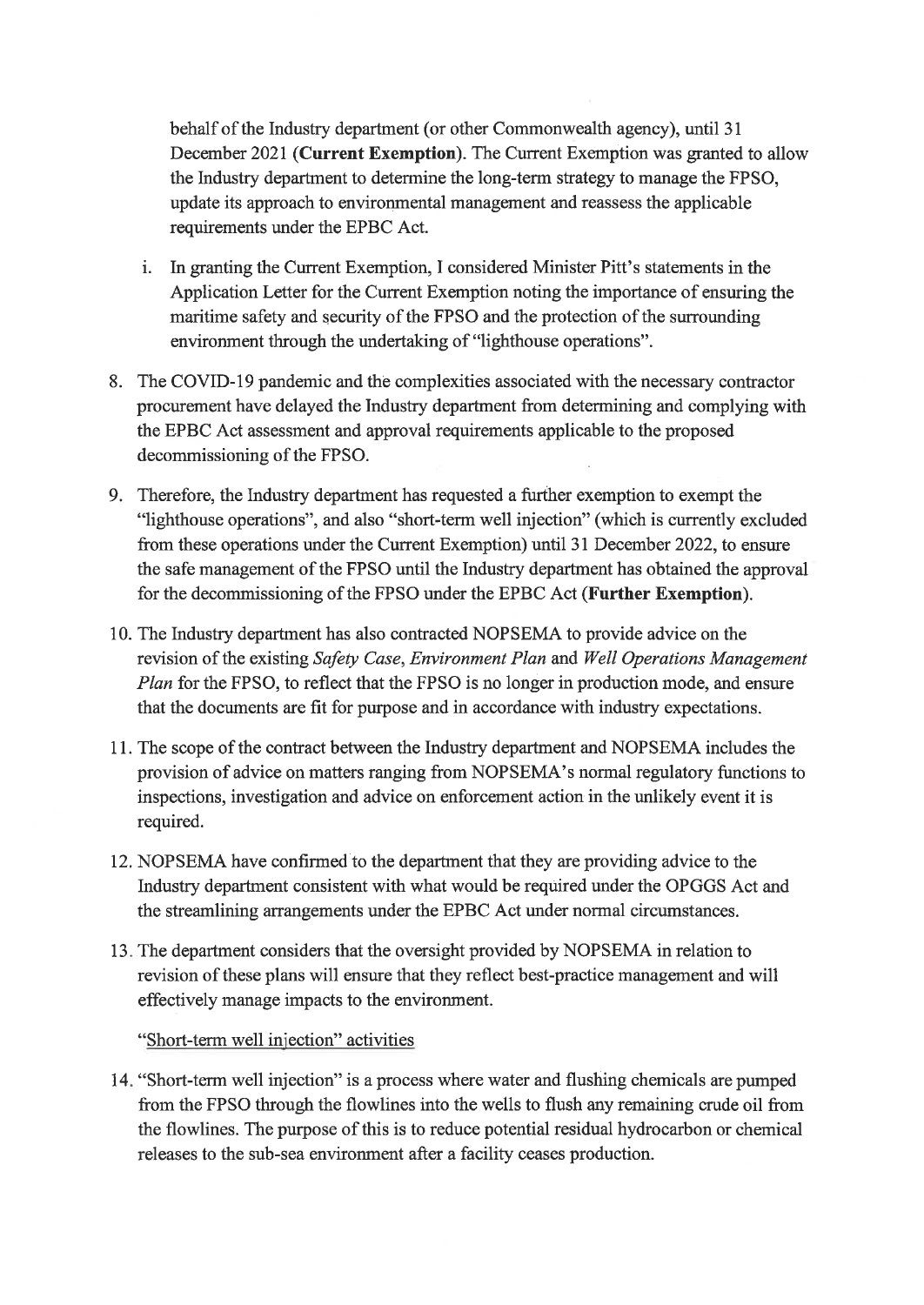- 15. "Short-term well injection" is now necessary both as a potential emergency response, and also as part of sub-sea flushing in late 2021 or 2022.
- 16. In an emergency, the operator may need to undertake "short-term well injection" when performing a "well kill" to mitigate the impacts of a sub-sea loss of containment major accident event, such as the leakage of hydrocarbons from a well. "Short-term well injection" is necessary for an emergency well kill to ensure any leaks are controlled and to prevent the continued release of crude oil into the environment.
- 17. "Injection" was excluded from the Current Exemption as the Industry department did not foresee that "lighthouse operations" would include "short-term well injection" in the form of sub-sea flushing, or that the ability to inject in an emergency well kill would be required.
- 18. The ability to undertake these "short-term well injection" activities is now critical to flush hydrocarbons from the flowlines to reduce any risk, and minimise any impact, of the leakage of these into the ocean and harm to the marine environment.
- 19. Like the current "lighthouse operations", the "short-term well injection" activities are intended to be conducted in accordance with the previously-accepted Safety Case, Environment Plan and Well Operations Management Plan, as currently drafted and as revised.
- 20. The "short-term well injection" activities proposed as part of this exemption also require a permit under *Environment Protection (Sea Dumping) Act 1981* (Sea Dumping Act) which regulates the disposal of waste in Australian waters and includes regulation of disposal activities affecting the seabed and the subsoil thereof.
- 21. Other activities proposed under this exemption may also require a permit under the Sea Dumping Act.

Decommissioning

- 22. The Commonwealth, as represented by the Industry department, has now committed to the decommissioning and disconnection of the FPSO. No exemption for these activities is sought in the application for the Further Exemption.
- 23. The Industry department is in the process of seeking approval under the EPBC Act for the decommissioning of the FPSO and is completing the necessary procurements to inform these processes. These processes will require more time, and as such the Further Exemption is sought until 31 December 2022 to allow "lighthouse operations" and "shortterm well injection" to continue until they have in place the relevant approvals to enable the safe and effective decommissioning and disconnection of the FPSO.
- 24. Having regard to this background information, I considered and agreed with the department's findings that: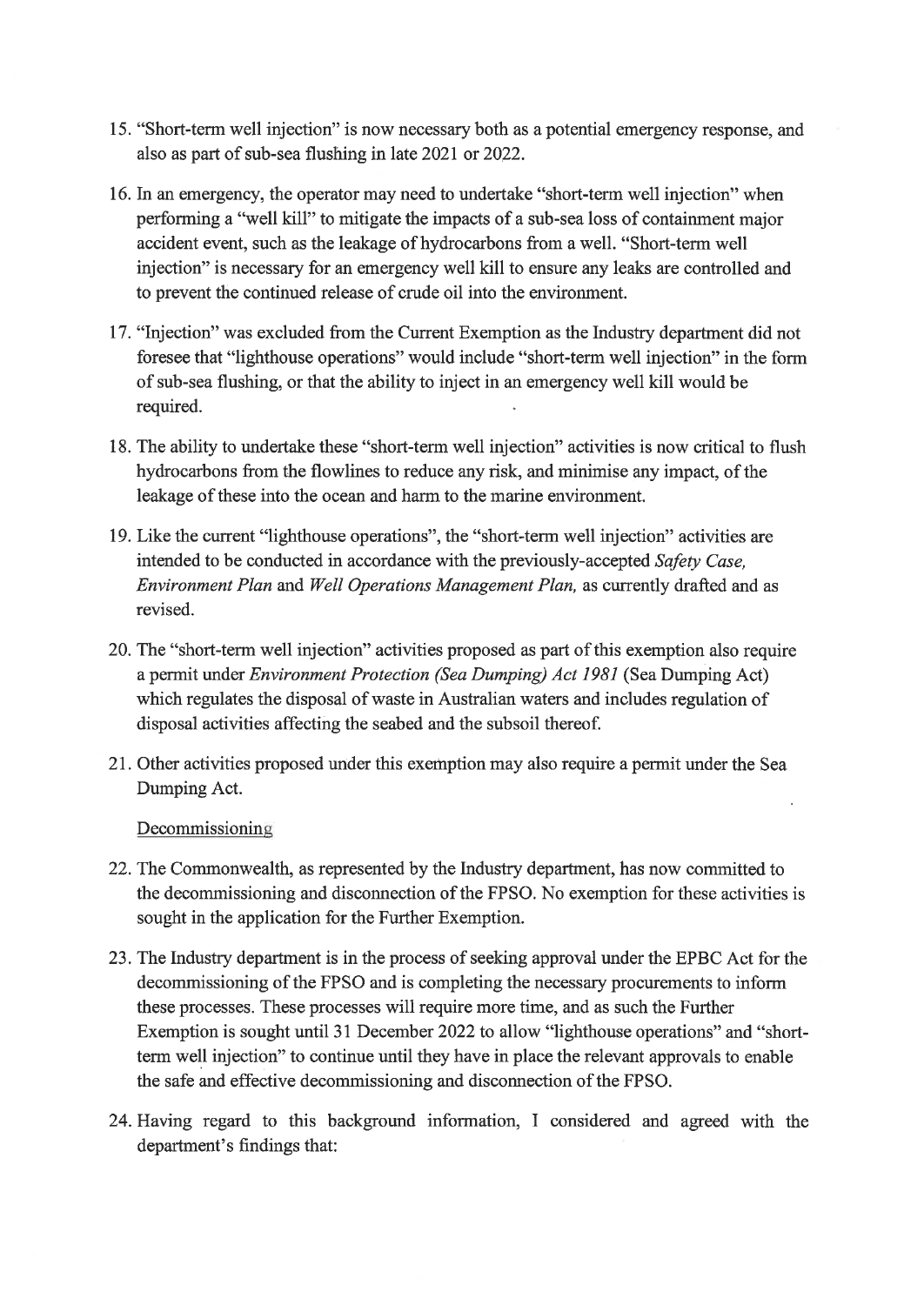- a. The "lighthouse operations" and "short-term well injection" activities being undertaken by UPS on behalf of the Industry department are necessary to temporarily manage and maintain the FPSO to ensure the maritime safety and security of the FPSO and the protection of the surrounding environment, until the Industry department has determined and complied with the assessment and approval requirements applicable under the EPBC Act to the proposed decommissioning of the FPSO:
- b. NOPSEMA will provide advice and assurance that the "lighthouse operations" and "short-term well injection" activities are being undertaken by UPS in accordance with the applicable requirements of the previously-accepted Safety Case, Environment Plan and Well Operations Management Plan, as currently drafted and as revised:
- c. If these activities are not undertaken, there would be unacceptable risks to personnel, maritime safety and security, and the environment; and
- d. If these risks to personnel, maritime safety and security and the environment materialise, there may be a risk of damage to the international relations between Australia, Indonesia and Timor-Leste, noting the proximity of the FPSO to Australia's borders with these nations.

# **Reasons**

- 25. Under subsection 158(4). I may grant an exemption if I am satisfied that it is in the national interest to do so. Subsection 158(5) states that in determining the national interest, I may consider Australia's defence, security or a national emergency. However, this does not limit the factors that I may take into consideration.
- 26. Having regard to my findings outlined above, I agreed with the department that it would be in the national interest for the specified provisions of the EPBC Act to not apply to the "lighthouse operations" and "short-term well injection" activities. This would allow the operations to be temporarily undertaken to properly manage the FPSO in a timely way and avoid the risks to personnel, the environment, maritime safety and security, and critically, Australia's international relations with Indonesia and Timor-Leste.
- 27. I agreed that the exemption should be granted for the "lighthouse operations" and "shortterm well injection" activities until 31 December 2022 to allow the Industry department to safely manage and maintain the FPSO temporarily while the Industry department prepares for its disconnection and obtains approval for the decommissioning under the **EPBC** Act.
- 28. I considered and agreed with the department's advice that stopping "lighthouse operations" and "short-term well injection" to comply with the assessment and approval requirements of Part 3 and Chapter 4 of the EPBC Act may hinder the proper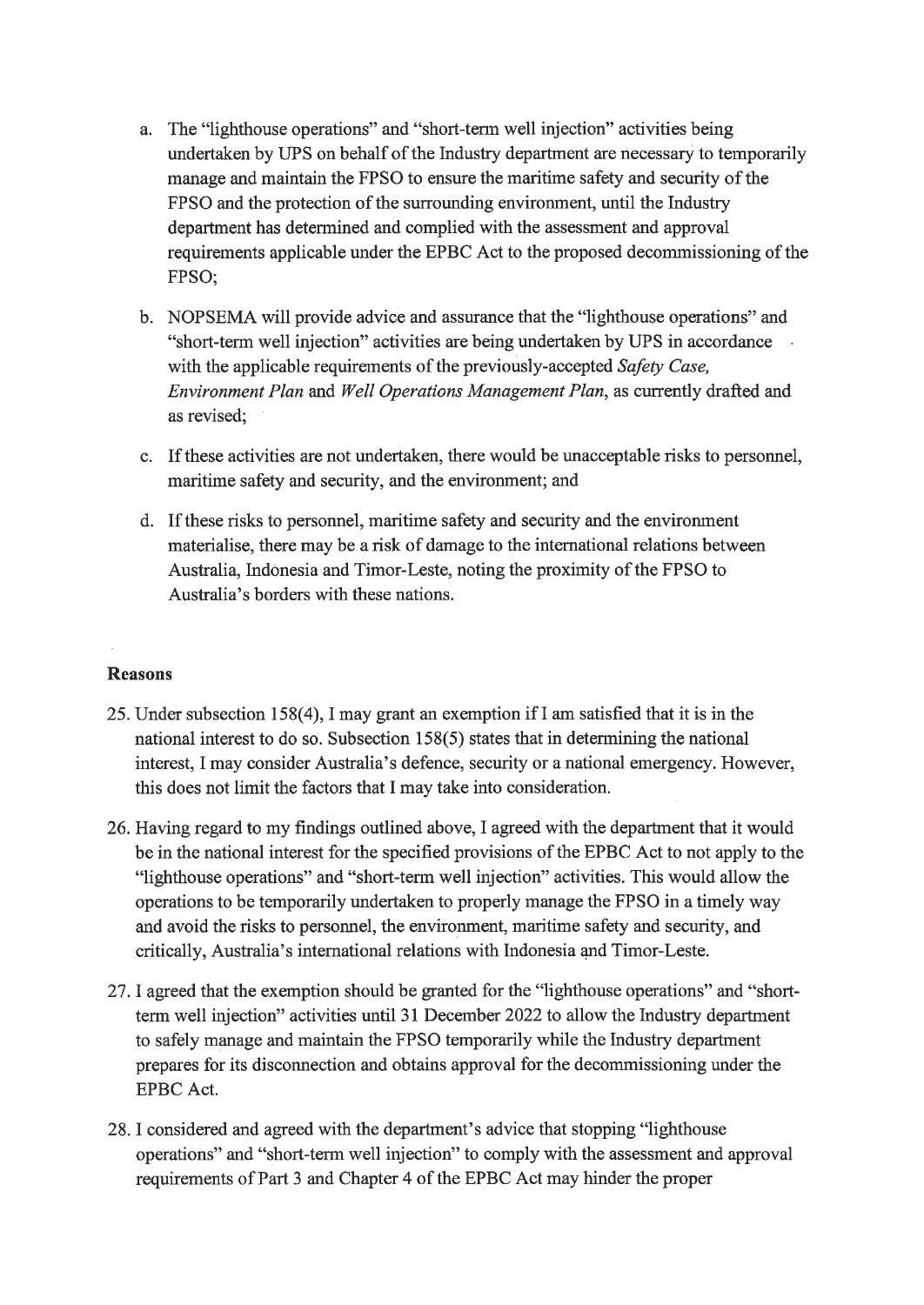management of the FPSO necessary to manage and avoid the risks to personnel, maritime safety and security, the environment, and Australia's international relations.

- a. I particularly noted that continuing the following works as part of the "lighthouse" operations" and "short-term well injection" is critical to managing these risks:
	- i. Safety equipment inspection, maintenance and repair including Safety of Life at Sea critical communications equipment maintenance.
	- ii. Emergency response management, incident reporting and investigation
	- iii. Well integrity maintenance activities
	- iv. Inspection, maintenance and repair of critical systems such as electrical systems, discharge and bilge pumps, tank systems and power generation systems.
- 29. For the above reasons, I determined that it was in the national interest that the relevant provisions of Part 3 and Chapter 4 not apply to the "lighthouse operations" and "shortterm well injection" activities to be undertaken by the Industry department (or any other Commonwealth agency), and those acting on behalf of the Industry department (or other Commonwealth agency) until 31 December 2022.
- 30. Such an exemption was necessary for the FPSO to be properly managed to avoid the risks posed by the FPSO to personnel, maritime safety and security, the environment, and critically, Australia's international relations.
- 31. In deciding to grant the Further Exemption, I noted and agreed with the department's advice that:
	- a. the Application Letter sought an exemption from the all the provisions of Part 3 (other than sections 12, 15A, 15B, 15C, 16, 17B, 21, 22A, 24B, 24C, 24D, 24E, 27A, 27B and 27C) and Chapter 4 of the EPBC Act, in relation to these activities;
	- b. consistent with the Application Letter, it was not necessary to provide an exemption from the following provisions of Part 3 as these were clearly unlikely to be applicable: ss 12 and 15A (provisions relating to world heritage), ss 15B and 15C (provisions relating to national heritage), ss 16 and 17B (provisions relating to wetlands of international importance), ss 21 and 22A (provisions relating to nuclear actions), ss 24B and 24C (provisions relating to the Great Barrier Reef Marine Park), ss 24D and 24E (provisions relating to water resources), ss 26 and 27A (provisions relating to actions involving Commonwealth land) and ss 27B and 27C (provisions relating to Commonwealth heritage places overseas).
- 32. As such, I decided to grant the exemption, under subsection 158(3), from all of the provisions of Part 3 (other than sections 12, 15A, 15B, 15C, 16, 17B, 21, 22A, 24B, 24C, 24D, 24E, 26, 27A, 27B and 27C) and Chapter 4 of the EPBC Act, in relation to the